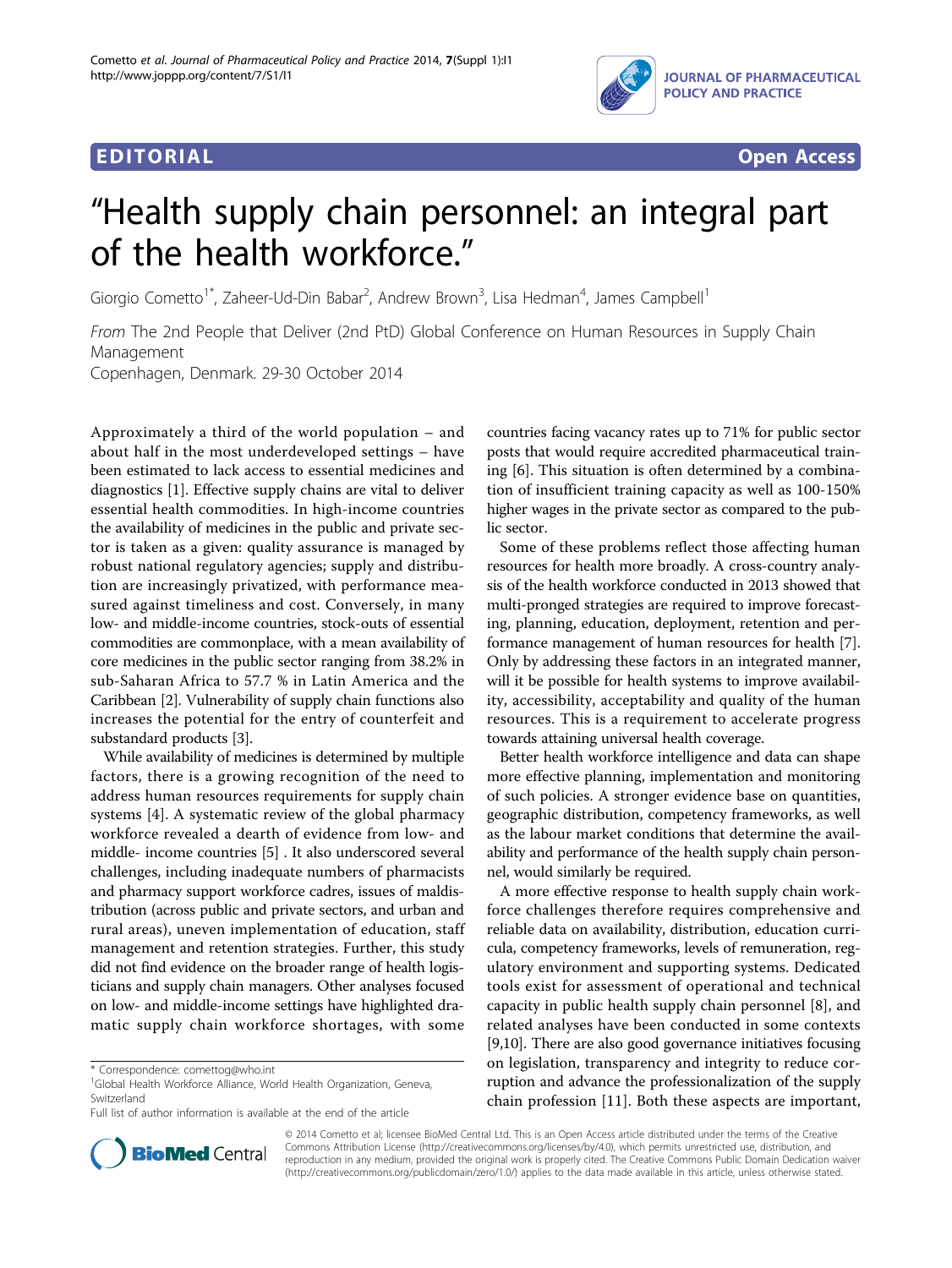<span id="page-1-0"></span>however existing initiatives have not yet fully captured the need for a leadership environment that promotes excellence and attracts talent, and that explicitly links the health supply chain system with a country's broader public health goal of promoting equitable access to essential medicines.

In most countries a relative lack of comprehensive data on supply chain personnel (and especially on the administrators, logistics managers, warehouse and transport personnel, clerks and other support cadres) means that critical capacity gaps go unnoticed, and often neglected in national health and human resources policies and strategies. Nevertheless, the supply chain workforce should be fully embedded in the core functions of health workforce management, including the human resources for health information systems, planning and forecasting, performance management [\[12\]](#page-2-0). Achieving this integration can be facilitated by an enabling policy and governance framework at the country and regional level.

Some of the required actions to strengthen the health supply chain workforce may be similar to - or be implemented as part of - broader health workforce policies. This includes improving public sector pay and incentives [[13\]](#page-2-0); establishing rural pipelines to education and training to facilitate education and deployment in under-served areas [[14](#page-2-0)]; reforming education strategies to adapt content and modalities of training to current and emerging health system needs [\[15](#page-2-0)]; and exploring the potential of greater delegation of tasks to cadres with shorter training [[16](#page-2-0)]. Other interventions may need to be more specific to the supply chain workforce, such as mainstreaming relevant competencies in the pre-service education curricula of health personnel; scaling up training of pharmacists and pharmacy assistants; and professionalizing the personnel in administrative and management positions within the health supply system through more dedicated training (which may also help in countering the increasing burden on the functions of clinical staff). Key skills are particularly required in forecasting of needs, procurement, quality assurance, warehousing and distribution, stock management, with an overarching need for leadership and systems management.

The implementation of conducive supply chain workforce policies may require additional financing commitments or re-allocating available resources. However, considering the enormous levels of wastage associated with inadequate, ineffective and irrational procurement of medicines and other health commodities [\[17\]](#page-2-0), investments in the health supply chain personnel may represent a strategy to improve the overall efficiency of health systems, and may therefore represent an area worth prioritizing [\[18\]](#page-2-0).

In a nutshell, health systems throughout the world are progressively broadening their focus to non-communicable diseases, and are attempting to expand effective coverage to under-served populations through equity-focused policies and quality enhancement interventions. The emerging discourse on the Sustainable Development Goals in the context of the post-2015 agenda includes eliminating avoidable maternal and child deaths, controlling epidemic diseases, and explicitly refers to providing "access to affordable essential medicines and vaccines" [[19](#page-2-0)].

Strengthening the supply chain workforce is an essential element of making this vision a reality. This special supplement seeks to expand the evidence base contributing to the 2<sup>nd</sup> People that Deliver Global Conference on Human Resources for Supply Chain Management [\(www.people](www.peoplethatdeliver.org)[thatdeliver.org\)](www.peoplethatdeliver.org). This event marks the beginning of a second phase of the People that Deliver Initiative, which will place growing emphasis on country-focused action.

## Authors' details <sup>1</sup>

<sup>1</sup>Global Health Workforce Alliance, World Health Organization, Geneva, Switzerland. <sup>2</sup>School of Pharmacy, Faculty of Medical and Health Sciences University of Auckland, New Zealand. <sup>3</sup> People that Deliver, UNICEF, Copenhagen, Denmark. <sup>4</sup>Essential Medicines and Health Products, World Health Organization, Geneva, Switzerland.

# Published: 17 December 2014

#### References

- 1. World Health Organization: Equitable Access to Essential Medicines: A Framework for Collective Action. WHO Policy Perspectives on Medicines 2004, Available at http://whqlibdoc.who.int/hq/2004/WHO\_EDM\_2004.4.pdf (accessed 12 October 2014).
- 2. Dowling P: Healthcare Supply Chains in Developing Countries: Situational Analysis. Arlington, Va.: USAID | DELIVER PROJECT; 2011[\[http://](http://peoplethatdeliver.org/sites/peoplethatdeliver.org/files/dominique/files/Healthcare%20Supply%20Chains%20-%20Situation%20Analysis%20EN.pdf) [peoplethatdeliver.org/sites/peoplethatdeliver.org/files/dominique/files/](http://peoplethatdeliver.org/sites/peoplethatdeliver.org/files/dominique/files/Healthcare%20Supply%20Chains%20-%20Situation%20Analysis%20EN.pdf) [Healthcare%20Supply%20Chains%20-%20Situation%20Analysis%20EN.pdf](http://peoplethatdeliver.org/sites/peoplethatdeliver.org/files/dominique/files/Healthcare%20Supply%20Chains%20-%20Situation%20Analysis%20EN.pdf)], Task Order 4. Accessed 12 October 2014, available at:.
- 3. WHO Bulletin: Growing threat from counterfeit medicines. 2010, 88(4):241-320.
- 4. Steele P: GAVI Supply Chain Strategy People and Practices Evidence Review. 2014, Available at: http://www.peoplethatdeliver.org/sites/ peoplethatdeliver.org/files/FINAL%20GAVI%20Supply%20Chain%20Strategy% 20Evidence%20Review%20Report%2021st%20May%202014.pdf (accessed 12 October 2014).
- 5. Hawthorne N, Anderson C: The Global Pharmacy Workforce: A Systematic Review of the Literature. Human Resources for Health 2009, 7:48
- 6. World Health Organization: Tackling the crisis of workforce shortages in the pharmaceutical sector. 2011, Available at http://apps.who.int/ medicinedocs/documents/s17997en/s17997en.pdf (accessed 12 October 2014).
- 7. Campbell J, Dussault G, Buchan J, Pozo-Martin F, Guerra Arias M, Leone C, Siyam A, Cometto G: A universal truth: no health without a workforce. Forum Report, Third Global Forum on Human Resources for Health, Recife, Brazil Geneva, Global Health Workforce Alliance and World Health Organization; 2013, Available at http://www.who.int/workforcealliance/ knowledge/resources/hrhreport2013/en/ (accessed 12 October 2014).
- 8. USAID | DELIVER PROJECT, Task Order 4: Human Resource Capacity Development in Public Health Supply Chain Management: Assessment Guide and Tool. Arlington, Va.: USAID | DELIVER PROJECT; 2013, Task Order 4. Available at http://deliver.jsi.com/dlvr\_content/resources/allpubs/ guidelines/HumaResoCapaDeve\_AsseGuid.pdf (accessed 12 October 2014).
- 9. Hasselberg E, Van Buuren A, Ongeri B, McHenry B: Public Health Supply Chain Competency Mapping in Namibia. Results and Recommendations from the People that Deliver Initiative collaboration between the Ministry of Health and Social Services, SCMS, and CapacityPlus 2014, Available at http:// www.peoplethatdeliver.org/news/ptd-compentency-compendium-publichealth-supply-chain-competency-mapping-namibia (accessed 12 October 2014).